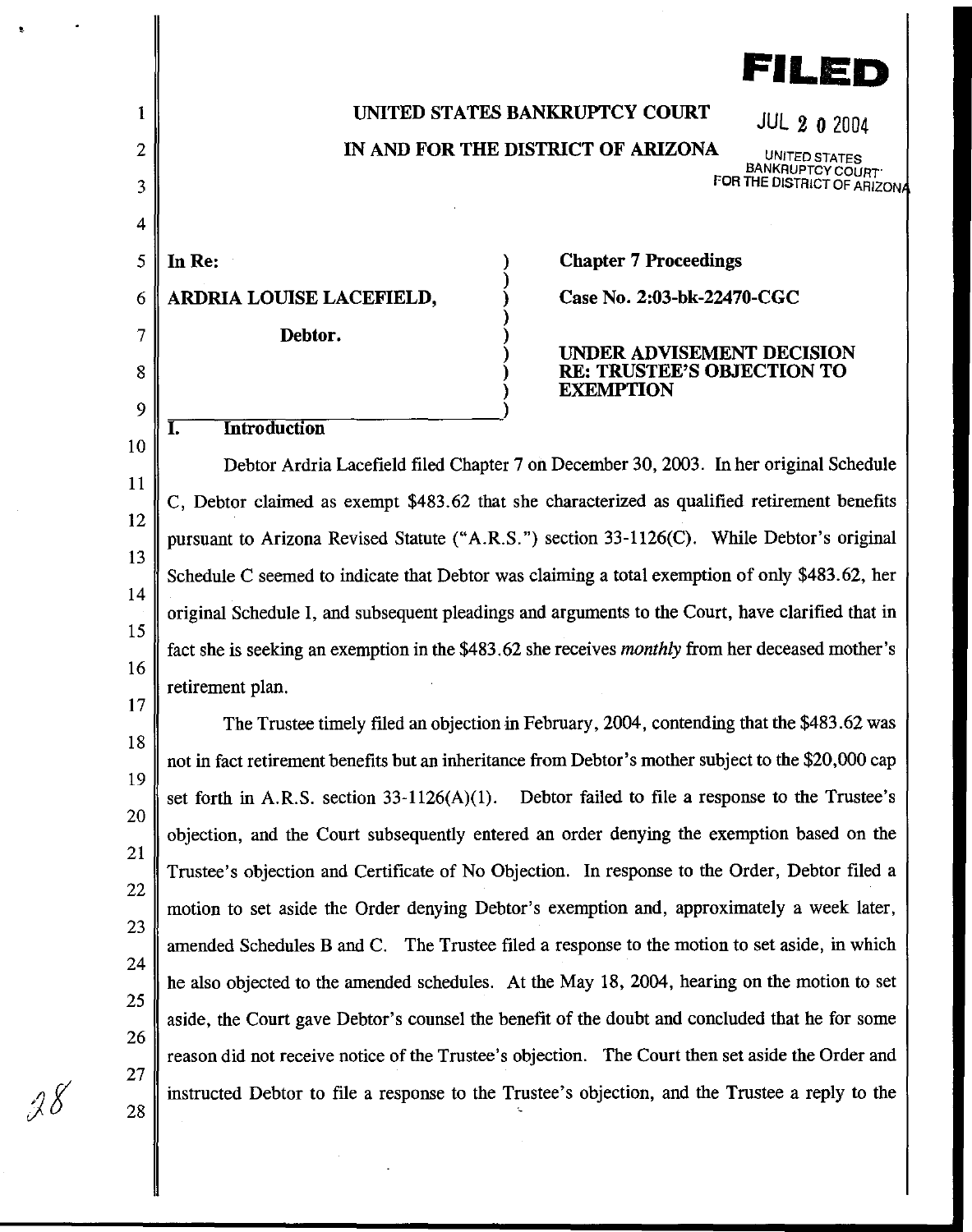$\parallel$  1 response, at which time the matter would be ruled on by the Court.

That is where we stand today.

### **II. Decision**

2

3

4

### A. Motion to Amend

5 6 7 8 9 10 11 12 13 14 15 Rule 1009 of the Federal Rules of Bankruptcy Procedure states, "A voluntary petition, list, schedule, or statement may be amended by the debtor as a matter of course at any time before the case is closed." As mentioned *supra,* Debtor's first go around on her Schedules was a bit confusing at best with respect to the \$483.62 she listed as exempt. Schedule C appeared to list the value of exemption as \$483.62 total. Similarly, Schedule B indicated that she received only a total of \$483.62 in retirement benefits. However, Schedule I disclosed that Debtor receives \$483.62 a month in retirement benefits. Her subsequent amendment of her Schedules corrected these inconsistencies, clarifying that the retirement benefits are in fact continuous monthly payments of \$483.62. Further, Debtor listed additional grounds for claiming the funds exempt (beyond simply the retirement benefits provision of A.R.S. section 33-1126(C)), including A.R.S. sections  $33-1126(A)(1)$  and  $(A)(4)$  and Indiana Code 21-6.1-5-17.

16 17 18 19 The Trustee argues that Debtor acted in bad faith and attempted to deceive the Trustee by failing to designate the funds as continuing monthly payments. The Court disagrees, finding no attempt to mislead the Trustee or conceal these funds. Therefore, the Court will allow the amendments.

20

## B. Exemption

 With respect to the exemptions, the Trustee objects on two fronts essentially. First, the Trustee argues that it is now too late to attempt to fit these funds into some other type of exemption provision - in essence attempting to force Debtor to stick to her exemption claim  $_{24}$  under section 33-1126(C). The Court disagrees, in part because it would rather address the issue  $25 \parallel$  on the merits as opposed to a technicality and because in the end the Trustee is right on the merits in any event.

 $27$  Second, the Trustee addresses the merits of each exemption ground claimed. Let's start

 $28 \parallel -2 \cdot$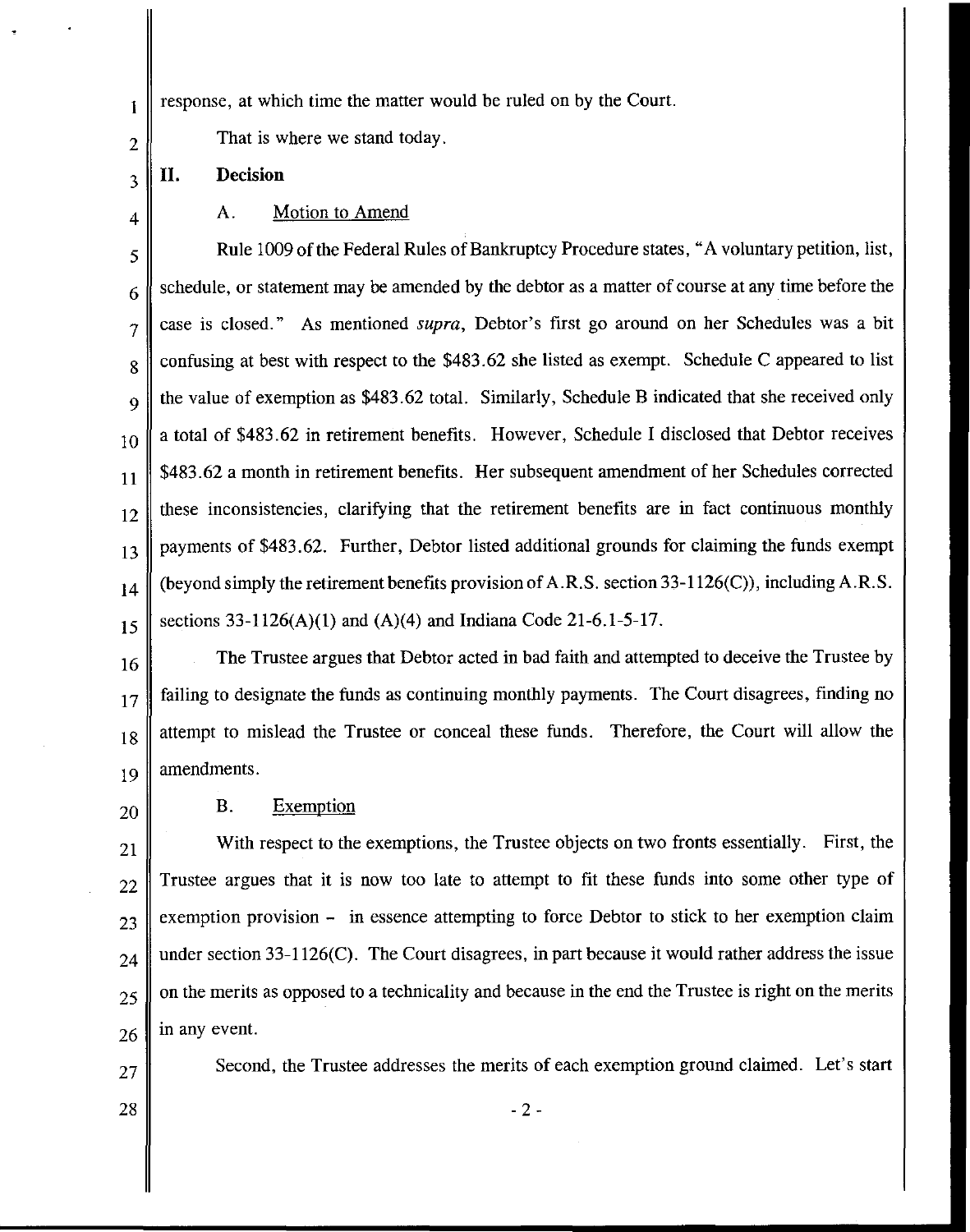$\parallel$  with Debtor's original claim that the monies are exempt under A.R.S. section 33-1126(C), which  $2 \parallel$  provides that "[a]ny money or other assets payable to a participant in or beneficiary of, or any  $3 \parallel$  interest of any participant or beneficiary in, a [qualified] retirement plan" is exempt. This clearly  $\frac{4}{4}$  does not apply to Debtor. Pre-petition, Debtor inherited upon her mother's death the \$483.62 a 5 month her mother was receiving in retirement funds from her mother's Indiana State Teacher's  $6 \parallel$  Retirement Fund. The key distinction here is that it was Debtor's mother's retirement fund and  $7 \parallel$  not Debtor's retirement fund. Debtor was not a participant in or a beneficiary of the retirement  $8 \parallel$  plan. Her mother was. Debtor receives these funds only as a result of her mother's death and  $9 \parallel$  solely as an inheritance.

10 Debtor also claims an exemption in these funds under section 33-1126(A)(4), which states  $_{11}$  that "[a]ll money, proceeds or benefits of any kind to be paid ... to ... any beneficiary under  $\|12\|$  any policy of health, accident or disability insurance or any similar plan or program of benefits  $\mathbf{13}$  in use by any employer" are exempt. Debtor provides no explanation as to how these inherited  $_{14}$  retirement benefits satisfy this provision.

15 Last, Debtor claims an exemption based on Indiana law. Pursuant to section 522 of the 16 Bankruptcy Code, a Chapter 7 debtor may exempt certain property from the bankruptcy estate and  $17$  place it beyond the reach of creditors. States may choose to opt-out of the federal exemption  $18$  scheme, limiting the exemptions available in bankruptcy cases to those allowed under state law. <sup>19</sup>Arizona chose to opt-out of the federal exemption scheme over twenty years ago, *In re Stinson,*   $20\parallel$  36 B.R. 946 (9<sup>th</sup> Cir. BAP 1984), and consequently Debtor is only entitled to exemptions provided  $21$  under Arizona statutes, as that is the law of that state in which the "debtor's domicile has been  $22$  | located for the 180 days immediately preceding the date of the filing of the petition." 11 U.S.C.  $23 \parallel$  section 522(b)(2)(A). Indiana law is simply inapplicable.

 $24$  In what appears to be one last ditch effort to hang on to the full value of these funds,  $25 \parallel$  Debtor asserts that these funds are not property of the estate in the first place under 11 U.S.C. 26 Section 541 and the United States Supreme Court case of *Patterson v. Shumate*, 504 U.S. 753, 112  $_{27}$  S. Ct. 2242, 119 L.Ed.2d 519 (1992). Again, however, as with Debtor's previous arguments,

28  $\parallel$  - 3 -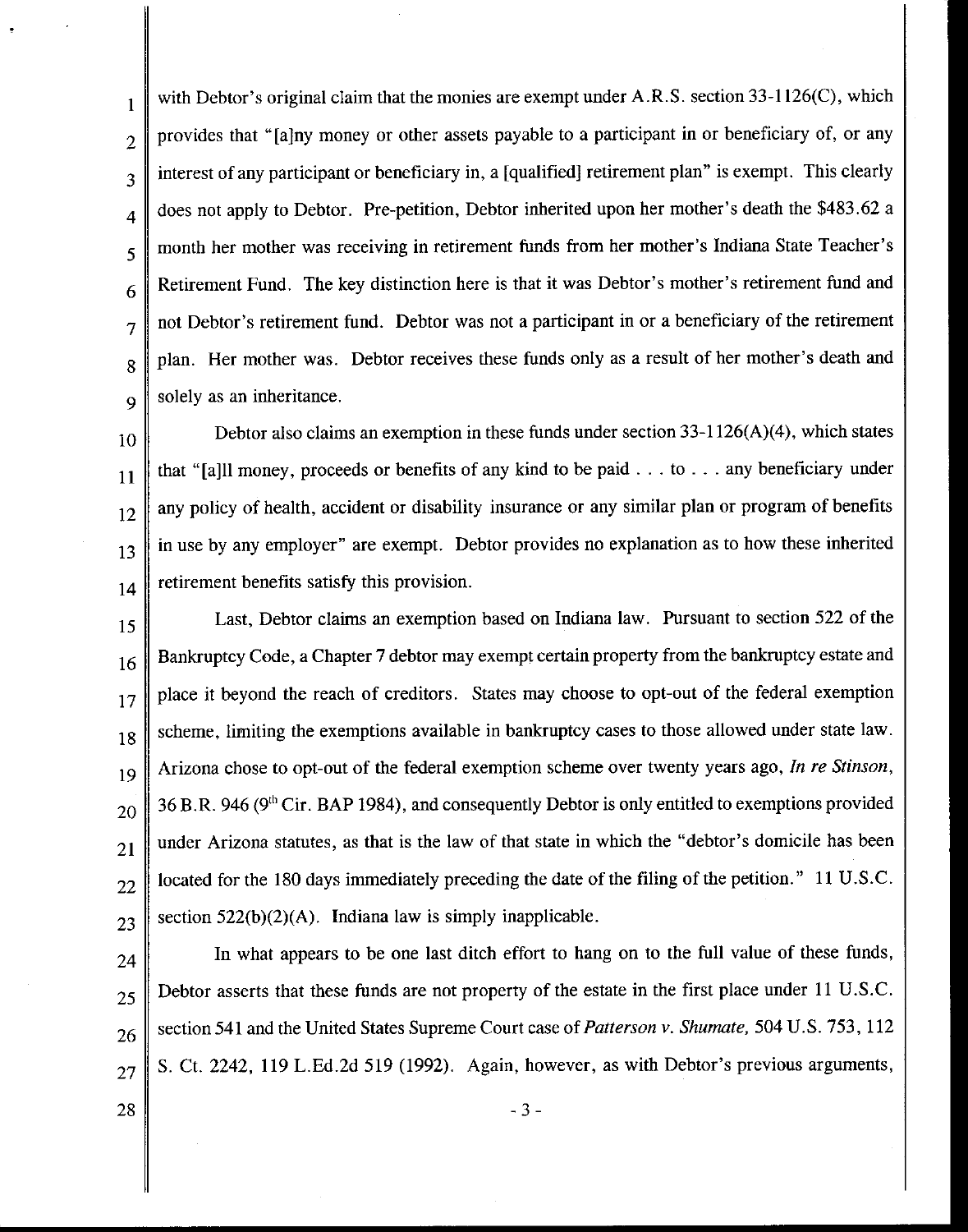1 2 3 4 5 6 7 8 9 10 11 12 she fails to grasp the critical distinction here. While the Court in *Patterson* held that certain tax qualified ERISA retirement plans can be excluded from becoming part of the bankruptcy estate, the case is easily distinguishable from the case here. In *Patterson,* the Chapter 7 trustee sought to recover the debtor's interest in *his* retirement plan for inclusion in the estate. *!d.* The funds at issue in the present case do not arise out of the Debtor's interest in *her* retirement plan. The nature of the funds changed from retirement to inheritance when her mother's death made Debtor the sole beneficiary of the payments, but not as a participant in the plan, but as a death beneficiary. Therefore, *Patterson* does not apply to the present case and the funds are property of the estate. If this were Debtor's mother's bankruptcy case, the situation would be different. As the Trustee stated in his April27, 2004, objection, "Inherited assets, simply because they were protected ERISA assets in the hands of the original beneficiary, are not protected in the hands of the death beneficiary." *See also In re Sims,* 241 B.R. 467 (Bankr. N.D. Okla. 1999).

13 14 15 As such, the Trustee is correct that the funds are exempt under A.R.S. section 33- 1126(A)(l) as an inheritance, but only up to \$20,000 statutory cap. Anything exceeding \$20,000 is property of the estate.

#### 16 III. Conclusion

17 18 19 20 Therefore, for the foregoing reasons, the Court allows Debtor's amendments to her Schedules. With respect to her claimed exemption in the retirement funds she inherited upon her mother's death, the Court finds that Debtor is entitled to an exemption in those funds up to \$20,000 pursuant to A.R.S. section 33-1126(A)(l).

21 22 23 24 25 26 Further, it is hereby ordered that Debtor must provide the Trustee with an accounting of all payments received to date within twenty days of the date of this Order and continuing accountings of all future payments up to the \$20,000 exemption cap. All funds received or to be received in excess of the \$20,000 exemption are property of the estate. The mechanics of executing this Order will be left first to the parties. If they cannot agree, either party may file an appropriate motion with the Court.

-4-

So ordered.

28

27